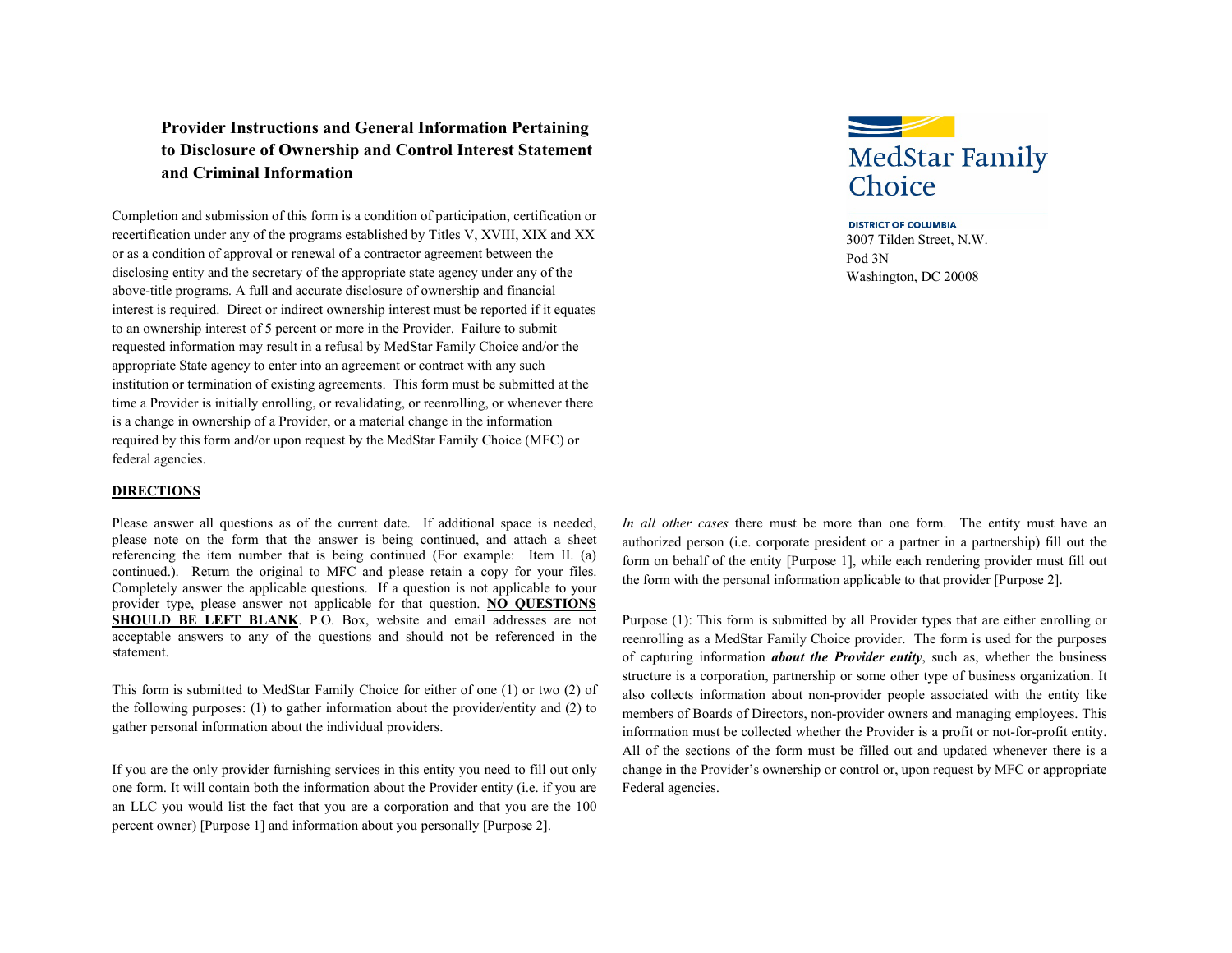Purpose (2): This form is submitted by a new provider in a Group of Practitioners or a Disclosing Entity, whose employment does not change the ownership or control structure of the Group of Practitioners or Disclosing Entity. The Group of Practitioners or a Disclosing Entity as a whole does not need to submit a new form under Purpose 1 of the form as long as the ownership and control functions of the entity have not been changed by the addition of the new Provider(s). The new Provider(s) are responsible for filling out Items I and IV of the form and signing the form. Please *answer not applicable* for the remainder of the form.

#### **DEFINITIONS**

**Agent:** any person who has been delegated the authority to obligate or act on behalf of a Provider. 42 C.F.R. §455.101

**Convicted or Conviction:** a judgment of conviction has been entered by a Federal, State, or local court, regardless of whether an appeal from that judgment is pending. 42 C.F.R. §455.2

#### **Convicted of a Criminal Offense (for purposes of this form):**

When a judgment of conviction has been entered against the individual or entity by a Federal, State or local court, regardless of whether there is an appeal pending or whether the judgment of conviction or other record relating to criminal conduct has been expunged;

2 When there has been a finding of guilt against the individual or entity by a Federal, State or local court;

3 When a plea of guilty or nolo contendere by the individual or entity has been accepted by a Federal, State or local court; or

When the individual or entity has entered into participation in a first offender, deferred adjudication or other arrangement or program where judgment of conviction has been withheld. 42 U.S.C.A. §1320a-7(i)

**Disclosing Entity:** a Medicaid Provider, such as a Home and Community Based Service (HCBS) Provider (other than an Individual Practitioner or Group of Practitioners) or a fiscal agent.

**Fiscal Agent:** a contractor that processes or pays vendor claims on behalf of the Medicaid agency.

**Group of Practitioners:** two or more health care practitioners who practice their profession at a common location (whether or not they share common facilities, common supporting staff or common equipment). 42 C.F.R. §455.101 Common location means Providers share physical office space, for example, 101 Main Street, Suite A.

Indirect Ownership Interest: an ownership interest in an entity that has an ownership interest in the disclosing entity. This term includes an ownership interest in any entity that has an indirect ownership interest in the disclosing entity. 42 C.F.R. §455.101

The amount of indirect ownership in the Disclosing Entity that is held by another entity is determined by multiplying the percentage of ownership interest at each entity. For example, if A owns 10 percent of the stock in a corporation which owns 80 percent of the stock of the Disclosing Entity, A's interest equates to an 8 percent indirect ownership interest in the Disclosing Entity and must be reported. Conversely, if B owns 80 percent of the stock of a corporation which owns 5 percent of the stock of the Disclosing Entity, B's interest equates to a 4 percent indirect ownership interest in the Disclosing Entity and need not be reported.

**Individual Practitioner:** solo physician or non-physician practitioner; who has not reassigned Medicare/Medicaid payments to a Group Practice or Disclosing Entity.

**Managing Employee:** general manager, business manager, administrator, director or other individual who exercises operational or managerial control over, or who directly or indirectly conducts the day-to-day operation of an institution, organization or agency. 42 C.F.R. §455.101 For purposes of this form MFC requires that you list as "managing employees" the following persons: the heads of your entity's operating units or divisions (i.e. inpatient care, finance/billing department, personnel department, ambulatory care center, etc.).

**Other Disclosing Entity:** any other Medicaid Disclosing Entity and any entity that does not participate in Medicaid, but is required to disclose certain ownership and control information because of participation in any of the programs established under Title V, XVIII or XX of the Act. This includes:

(a) Any hospital, skilled nursing facility, home health agency, independent clinical laboratory, renal disease facility, rural health clinic or health maintenance organization that participates in Medicare (Title XVIII);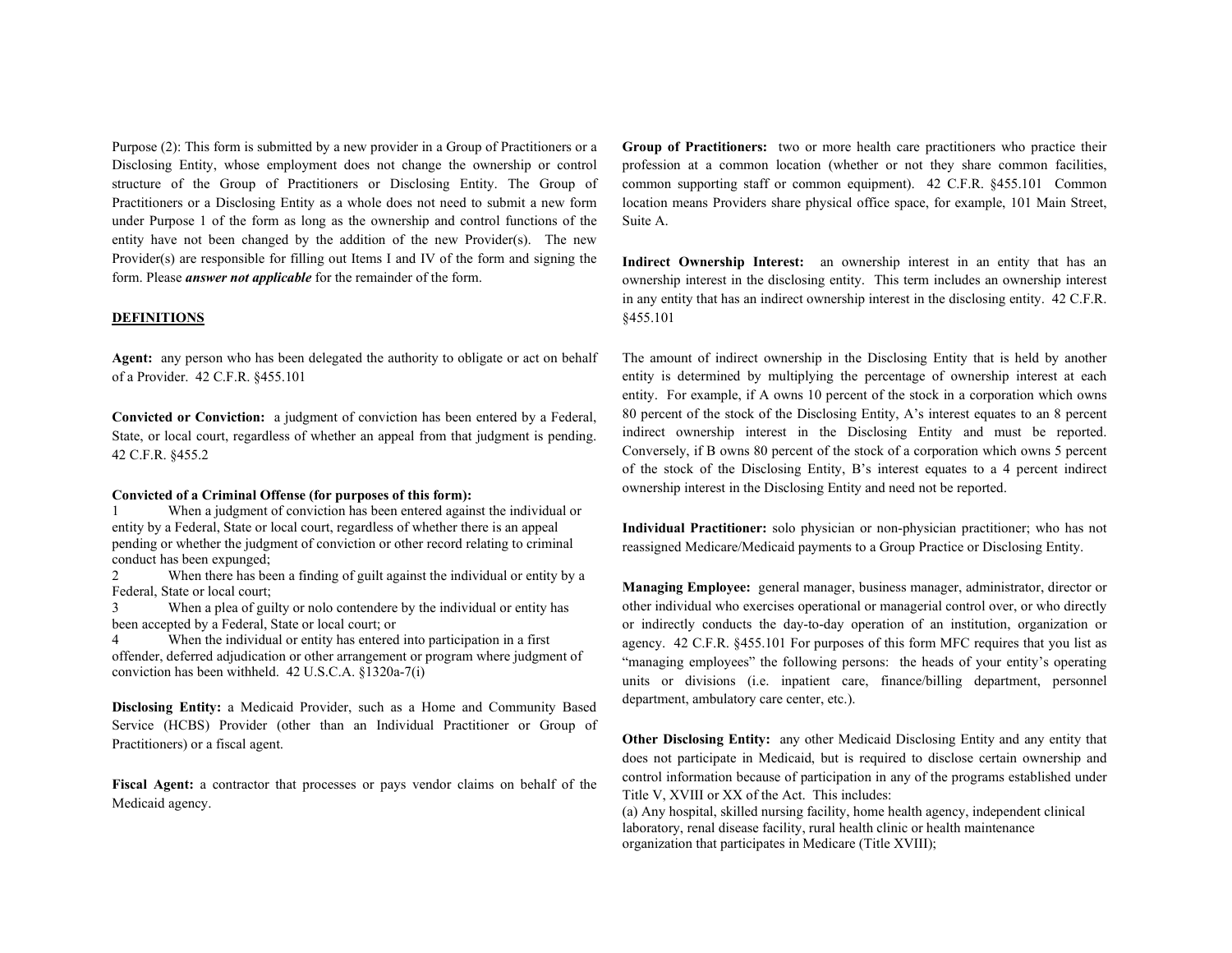(b) Any Medicare intermediary or carrier; and

(c) Any entity (other than an Individual Practitioner or Group of Practitioners) that furnishes, or arranges for the furnishing of, health-related services for which it claims payment under any plan or program under Title V or Title XX of the Act. 42 C.F.R. §455.101

**Ownership Interest:** the possession of equity in the capital, the stock or the profits of the Disclosing Entity. 42 C.F.R. §455.101

In order to determine percentage of ownership, mortgage, deed of trust, note or other obligation, the percentage of interest owned in the obligation is multiplied by the percentage of the Disclosing Entity's assets used to secure the obligation. For example, if Dr. Smith owns 10 percent of a mortgage secured by 60 percent of Dr. Murray's assets, Dr. Smith's interest in Dr. Murray's assets equates to 6 percent and must be reported. Conversely, if Dr. Brad owns 40 percent of a mortgage secured by 10 percent of Dr. Jolie's assets, Dr. Brad's interest in Dr. Jolie's assets equates to 4 percent and need not be reported. 42 C.F.R. §455.102

**Provider Person:** person who will be billing MFC for the provision of services to Maryland Medicaid/Health Choice program beneficiaries.

**Provider Entity:** a business entity, such as, a solo practice, Group of Practitioners or Disclosing Entity.

**Responsible Party:** an individual with legal authority to bind the Provider if the Provider is a Provider Entity - for example, a managing partner or corporate president.

**Significant Business Transaction:** any business transaction or series of transactions that, during any one fiscal year, exceed the lesser of \$25,000 and 5 percent of a Provider's total operating expenses. 42 C.F.R. §455.101

#### **Subcontractor:**

(a) An individual, agency or organization to which a Provider Entity has contracted or delegated some of its management or administrative functions or responsibilities of providing medical care to its patients; i.e. billing, case management, utilization review, etc.; or

(b) An individual, agency or organization with which a fiscal agent has entered into a contract, agreement, purchase order or lease (or leases of real property) to obtain space, supplies, equipment or services provided under the Medicaid agreement which is paid partially or in full by Medicaid funds. 42 C.F.R. §455.101

**Supplier:** an individual, agency or organization from which your organization purchases goods and services with Medicaid funds used in carrying out its responsibilities under Medicaid (e.g., a commercial laundry, a manufacturer of hospital beds or a pharmaceutical firm). 42 C.F.R. §455.101

**Wholly owned supplier:** supplier whose total ownership interest is held by a Provider or by a person, persons or other entity with an ownership or control interest in a provider. 42 C.F.R. §455.101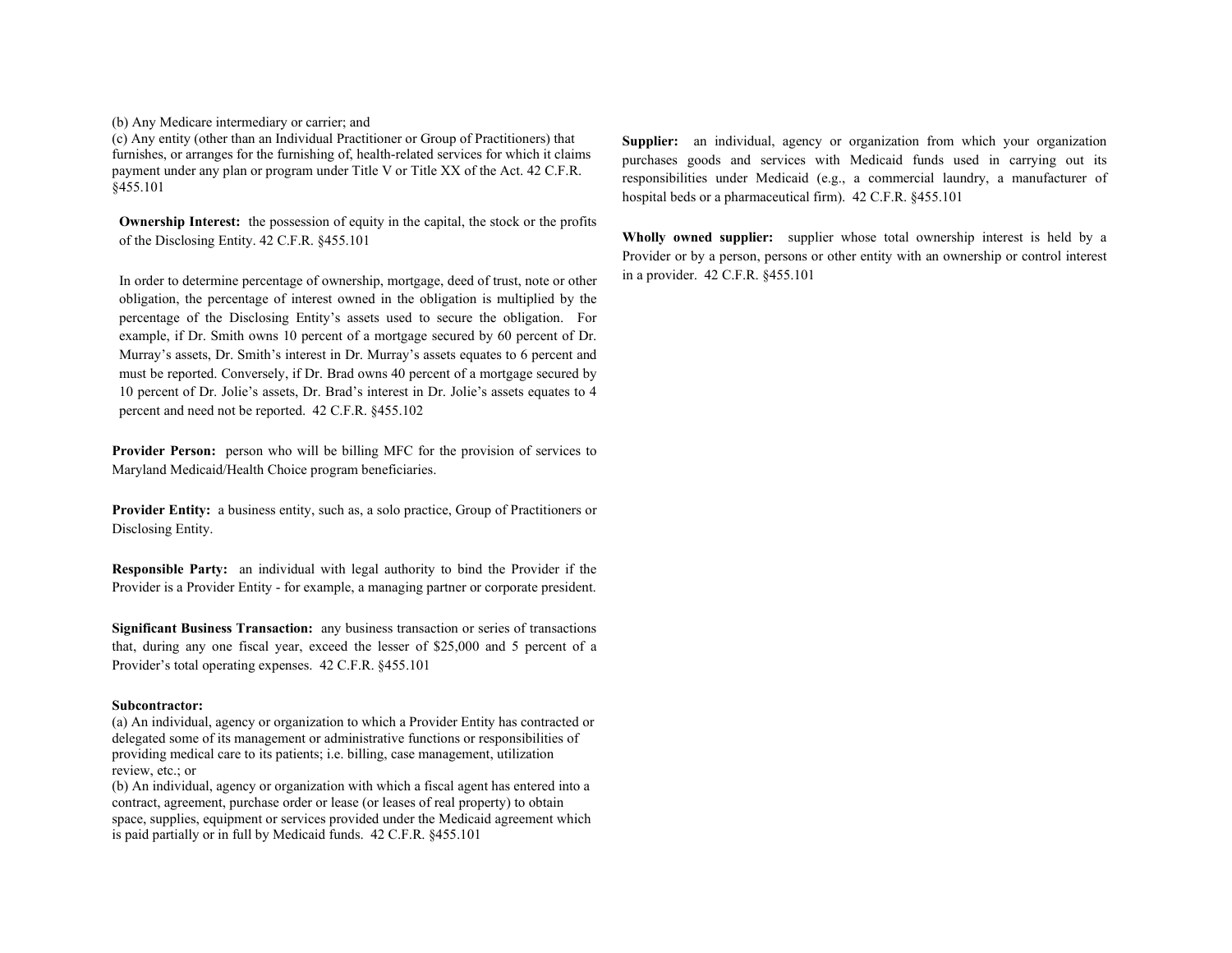**The following instructions are intended to clarify certain questions on the form. Instructions are listed in order of question for easy reference.** 

### **ITEM I**

- a. If you are filling this out as a Provider Person, specify the name of the Provider Person. Do not include a name of a contact person. List the Provider Person's national provider identifier(s) (NPI), social security number (SSN) and Medicaid ID number.
- b. List the Provider Entities' doing business as (DBA) name, NPI(s), federal tax identification number(s) (TIN) and Medicaid ID number. This line is for the name of a Provider Entity (i.e. Family Medical Group of Anytown). This line would also be used for the DBA name of an Individual (i.e. John Smith Pediatrics P.C.). \
- c. Specify whether your business is operated as: 1) an Individual by your self; 2) in a group of Provider Persons at the same location or 3) in any other practice organization.
- d. Enter the address of both the Provider Person and the Provider Entity. P.O Boxes are not acceptable addresses. All practice locations must be listed.

### **ITEM II**

- a. List the name, home address, date of birth (DOB), SSN and percentage owned for each person with a direct or indirect ownership or control interest of five (5) percent or more in the Provider Entity. If you are a Provider Person and own 100 percent of your practice then you would just list yourself. In addition, list the same information for any Subcontractor in which the Provider Person or Provider Entity has direct or indirect ownership or control interest of 5 percent or more.
- b. List whether any of the persons named in II (a) is related to another as a spouse, parent, child or sibling; and
- c. List the name, address and TIN of any other Provider Entity in which a Person with an Ownership or Control Interest in the Provider Entity also has an Ownership or Control Interest. 42 C.F.R. §455.104

### **ITEM III**

a. A Provider Entity must list the name, address, DOB, SSN and TIN for any Subcontractor with whom the Provider Entity has had singular business transactions totaling more than \$25,000 during the 12-month period ending on the date of the request; and

b. A Provider Entity must list any significant business transactions between the Provider Entity and any Subcontractor or Wholly Owned Supplier during the 5 year period ending on the date of the request. 42 C.F.R. §455.105

### **ITEM IV (if you are a sole Provider you will fill out both parts of this item --- a) is about your employees b) is about yourself**

a. If you are filling out this form for Purpose 1 (i.e. on behalf of the Provider Entity) please list the following:

一List the name, home address, DOB and SSN of each Person with an Ownership or Control Interest in the Provider Entity or is an Agent or Managing Employee of the Provider Entity;

一Please list the name, home address, DOB and SSN of each Person with an Ownership or Control Interest in the Provider Entity that has been convicted of a criminal offense related to that person's involvement in any program under Medicare, Medicaid or the title XX services program since the inception of those programs. 42 C.F.R. §455.106 Provider Entities shall search the List of Excluded Individuals/Entities (LEIE) each month for the names of the Providers Entities' employees and contractors.

一b. If you are filling out this form for Purpose 2 (i.e. enrollment of a Provider Person) please fill out this section providing information only about yourself.

**Signature:** If this form is being completed for a Provider Entity, the signature below **MUST** be the written signature of a Responsible Party for the business. If the form is being filled out for a Provider Person the person must sign the form.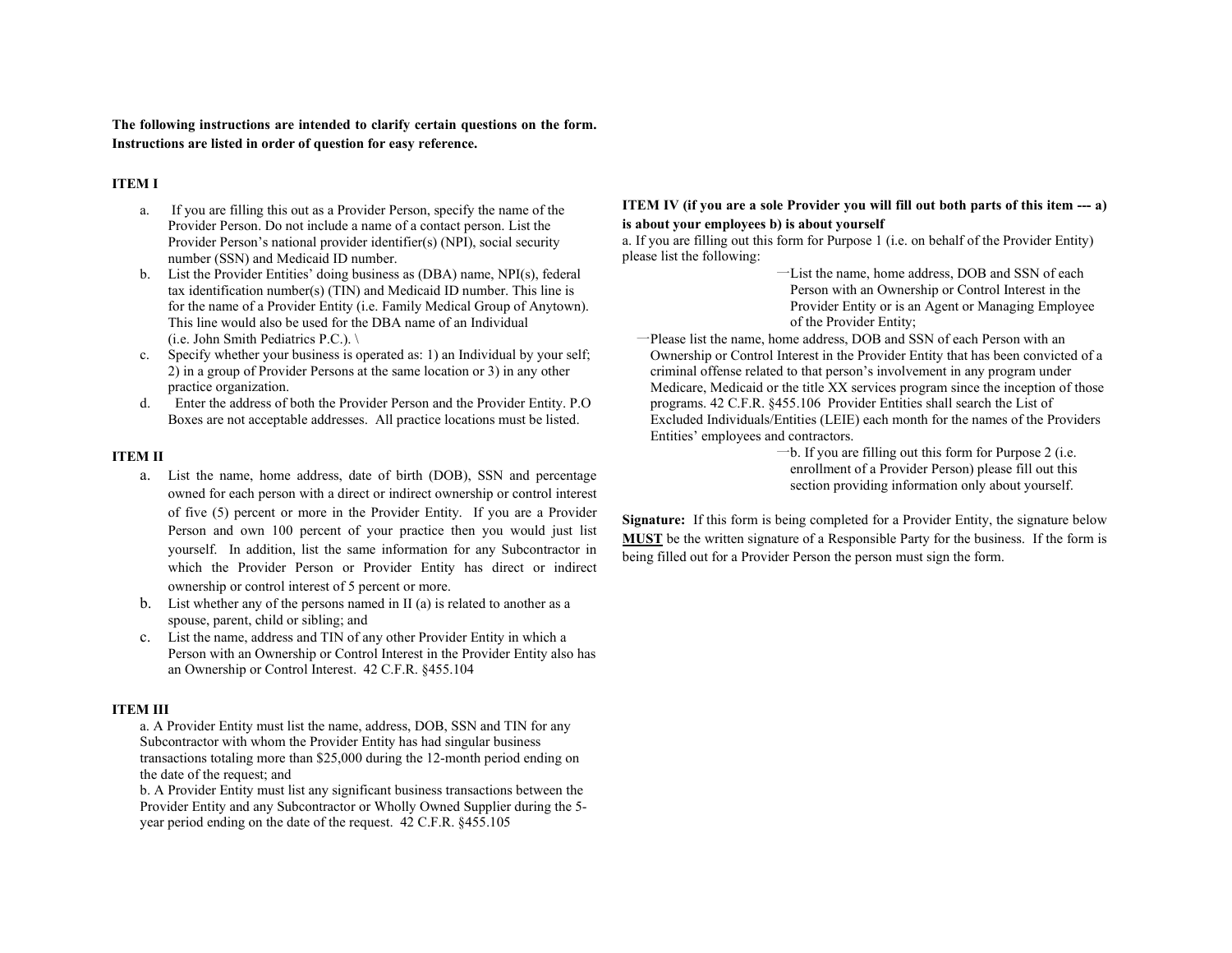# **PROVIDER DISCLOSURE OF OWNERSHIP AND CONTROL INTEREST STATEMENT AND CRIMINAL INFORMATION FORM**

If additional space is needed, please note on the form that the answer is being continued, and attach a sheet referencing the item number that is being continued. For example, Item 11. (a) continued.

# **Item I. Identifying information**

(a) Name of Provider Person, Personal National Provider Identifier(s) (NPI), Social Security Number (SSN), Date of Birth (DOB) and Medicaid ID number(s)

| Name | <b>NPI</b> | <b>SSN</b> | <b>DOB</b> | <b>Medicaid ID Number</b> |
|------|------------|------------|------------|---------------------------|
|      |            |            |            |                           |
|      |            |            |            |                           |

*Add more rows if needed.* 

(b) Provider Entities' Name and DBA Name, National Provider Identifier(s) (NPI), Federal Tax Identification Number(s) (TIN) and Medicaid Number(s)

| <b>Entity Name</b> | <b>DBA</b> Name | <b>NPI</b> | <b>TIN</b> | <b>Medicaid ID Number</b> |
|--------------------|-----------------|------------|------------|---------------------------|
|                    |                 |            |            |                           |
|                    |                 |            |            |                           |
|                    |                 |            |            |                           |
|                    |                 |            |            |                           |
|                    |                 |            |            |                           |

*Add more rows if needed.* 

(c) Check Business/Organization Type:

 $(1)$   $\Box$  Are you the only provider person in your practice?

 $(2)$   $\Box$  Do you all practice with other provider person(s) in all the same location(s)?

 $(3)$   $\Box$  Are you any other practice type?

(d) Address (P.O. Boxes are not permitted. List all practice locations.):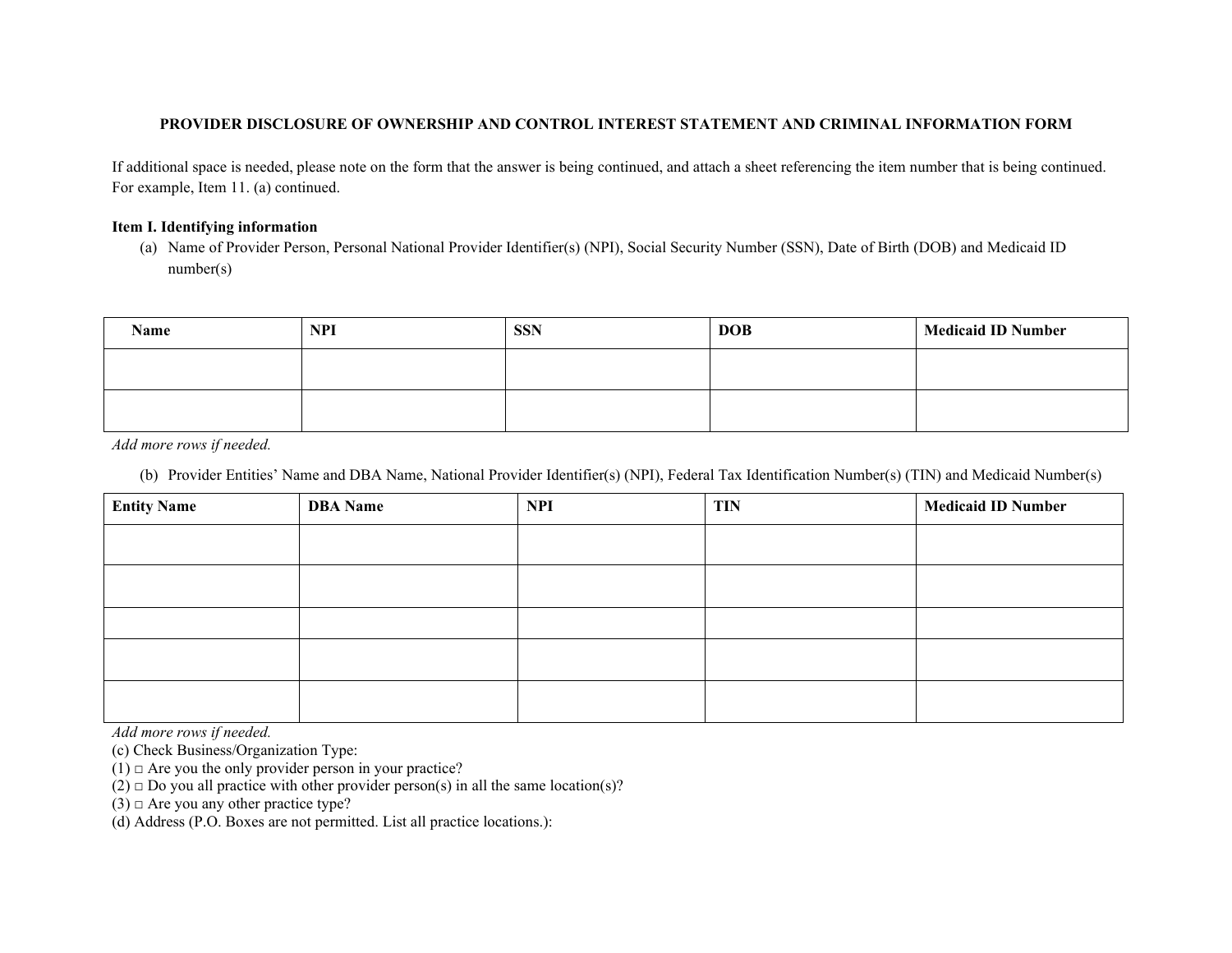# **Item II. Ownership and Control Information** 42 C.F.R. §455.100 and 42 C.F.R. §455.104

(a) List the name, home address (no P.O. Box addresses), Date of Birth (DOB), Social Security Number (SSN) and percentage owned for each person with a direct or indirect ownership or control interest of 5 percent or more in the provider entity. In addition, list the same information for any subcontractor in which the provider entity has direct or indirect ownership or control interest of 5 percent or more. If you are an individual AND you are a solo practitioner and you own 100 percent of your practice then you would just list yourself as 100% owner.

| Name                                             | <b>SSN</b> | <b>DOB</b> | $%$ of<br>Ownership<br>or Control | <b>Address</b> | City | <b>State</b> | $Zip(5+4)$ |
|--------------------------------------------------|------------|------------|-----------------------------------|----------------|------|--------------|------------|
|                                                  |            |            |                                   |                |      |              |            |
|                                                  |            |            |                                   |                |      |              |            |
|                                                  |            |            |                                   |                |      |              |            |
| $\cdot c$ $\cdot$ $\cdot$ $\cdot$ $\cdot$<br>111 |            |            |                                   |                |      |              |            |

*Add more rows if needed.* 

(b) List whether any of the persons named in II(a) is related to another as a spouse, parent, child or sibling.

| Relationship |
|--------------|
|              |
|              |
|              |
|              |

*Add more rows if needed*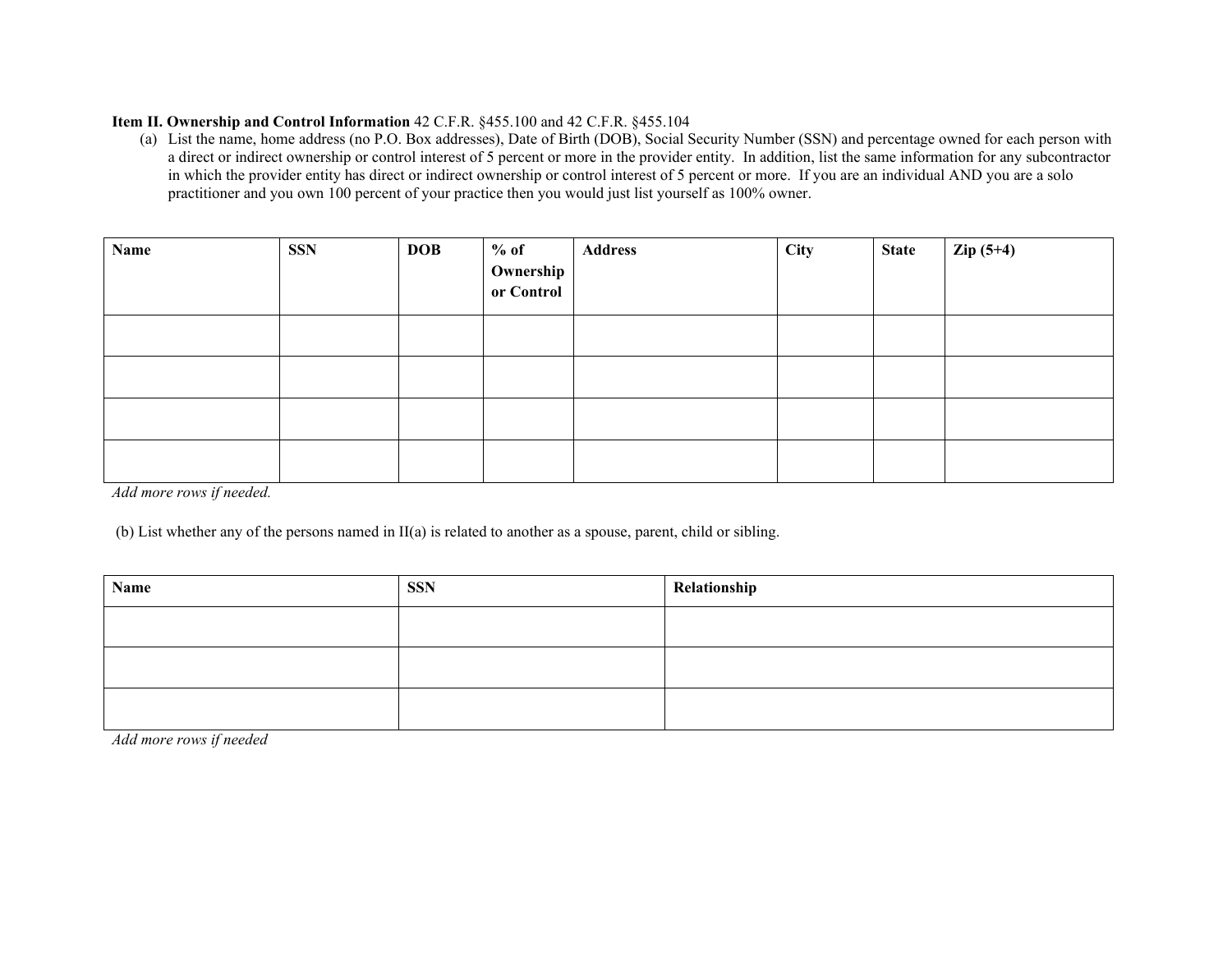# **Item III Business Transaction Information** 42 C.F.R. §455.105

(a) List the name, address, DOB, SSN and TIN (if a business) for any subcontractor with whom the provider entity has had business transactions totaling more than \$25,000 during the 12-month period ending on the date of the request.

| Name | <b>SSN</b> | <b>DOB</b> | TIN(s) | <b>Address (no P.O. Boxes)</b> | City | <b>State</b> | $\text{Zip } (5+4)$ |
|------|------------|------------|--------|--------------------------------|------|--------------|---------------------|
|      |            |            |        |                                |      |              |                     |
|      |            |            |        |                                |      |              |                     |
|      |            |            |        |                                |      |              |                     |
|      |            |            |        |                                |      |              |                     |
|      |            |            |        |                                |      |              |                     |
|      |            |            |        |                                |      |              |                     |
|      |            |            |        |                                |      |              |                     |
|      |            |            |        |                                |      |              |                     |
|      |            |            |        |                                |      |              |                     |
|      |            |            |        |                                |      |              |                     |

*Add more rows if needed* 

(b) List any significant business transactions between the provider entity and any subcontractor, or wholly owned supplier, during the 5-year period ending on the date of the request.

| <b>Date of Transaction</b> | <b>Person or Entity Name</b> | <b>Amount of Transaction</b> |
|----------------------------|------------------------------|------------------------------|
|                            |                              |                              |
|                            |                              |                              |

*Add more rows if needed*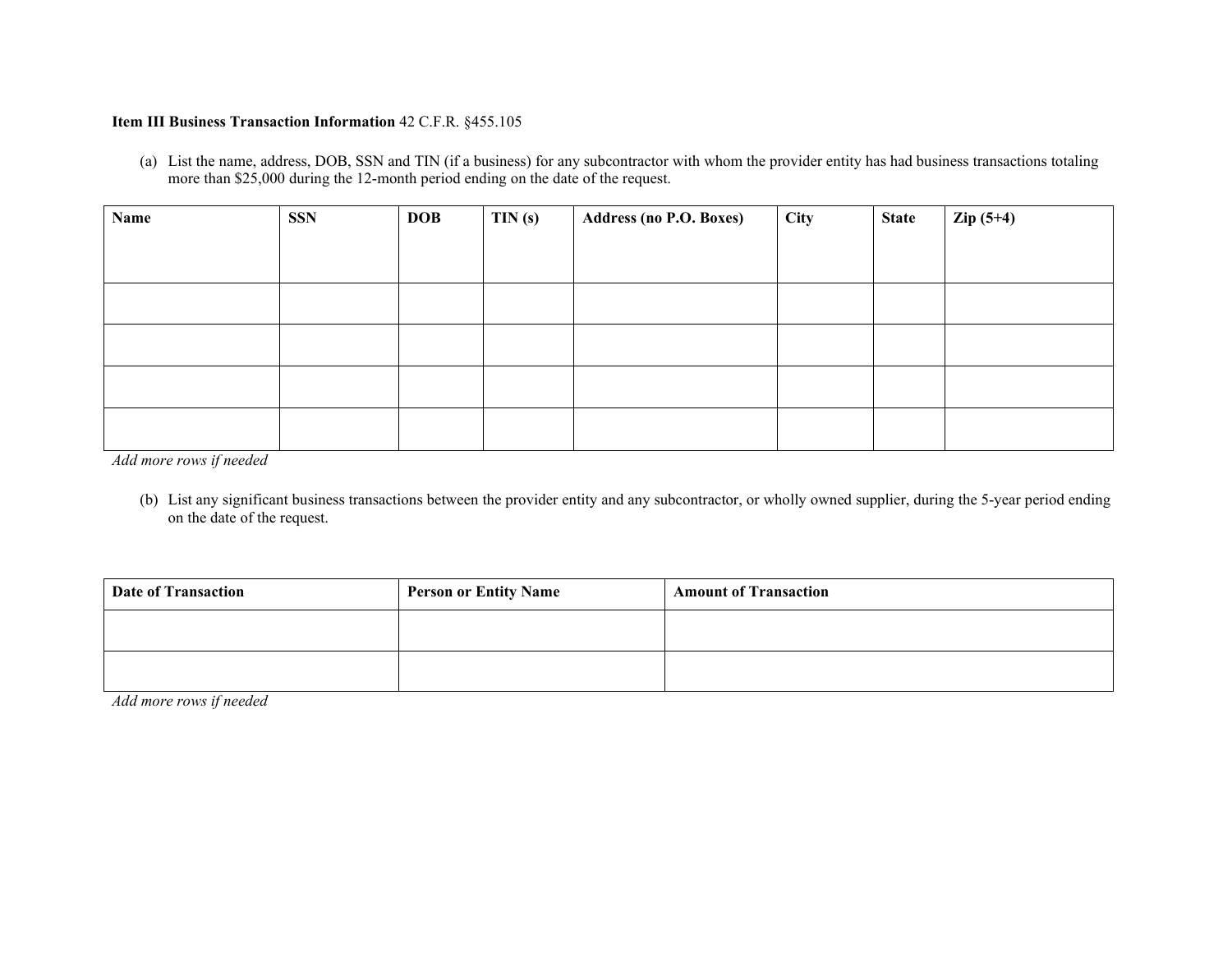# **Item IV Criminal Offense Information** 42 C.F.R. §455.106

**Purpose (1) On behalf of the provider entity (a)** List the name, home address, DOB and SSN of each person with an ownership or control interest in the provider entity or is an agent or managing employee of the provider entity. If additional space is needed, please note on the form that this answer is being continued, and attach a sheet referencing this item number.

| Name | <b>SSN</b> | <b>DOB</b> | Home Address   City | <b>State</b> | Zip | <b>Role or Title</b> |
|------|------------|------------|---------------------|--------------|-----|----------------------|
|      |            |            |                     |              |     |                      |
|      |            |            |                     |              |     |                      |
|      |            |            |                     |              |     |                      |
|      |            |            |                     |              |     |                      |
|      |            |            |                     |              |     |                      |
|      |            |            |                     |              |     |                      |

*Add more rows if needed* 

(b) List the name, home address, DOB and SSN of each person with an ownership or control interest in the provider entity or is an agent or managing employee of the provider entity, that has been convicted of a criminal offense related to that person's involvement in any program under Medicare, Medicaid or the Title XX services program since the inception of those programs.

| Name | <b>Home Address</b> | <b>SSN</b> | <b>DOB</b> | <b>Time Frame of</b><br><b>Offense</b> | Matter of the Offense   Jurisdiction | and Date of the   Area of<br><b>Offense</b> | Program<br>the<br><b>Offense</b> | $\text{Zip } (5+4)$ |
|------|---------------------|------------|------------|----------------------------------------|--------------------------------------|---------------------------------------------|----------------------------------|---------------------|
|      |                     |            |            |                                        |                                      |                                             |                                  |                     |
|      |                     |            |            |                                        |                                      |                                             |                                  |                     |

*Add more rows if needed*